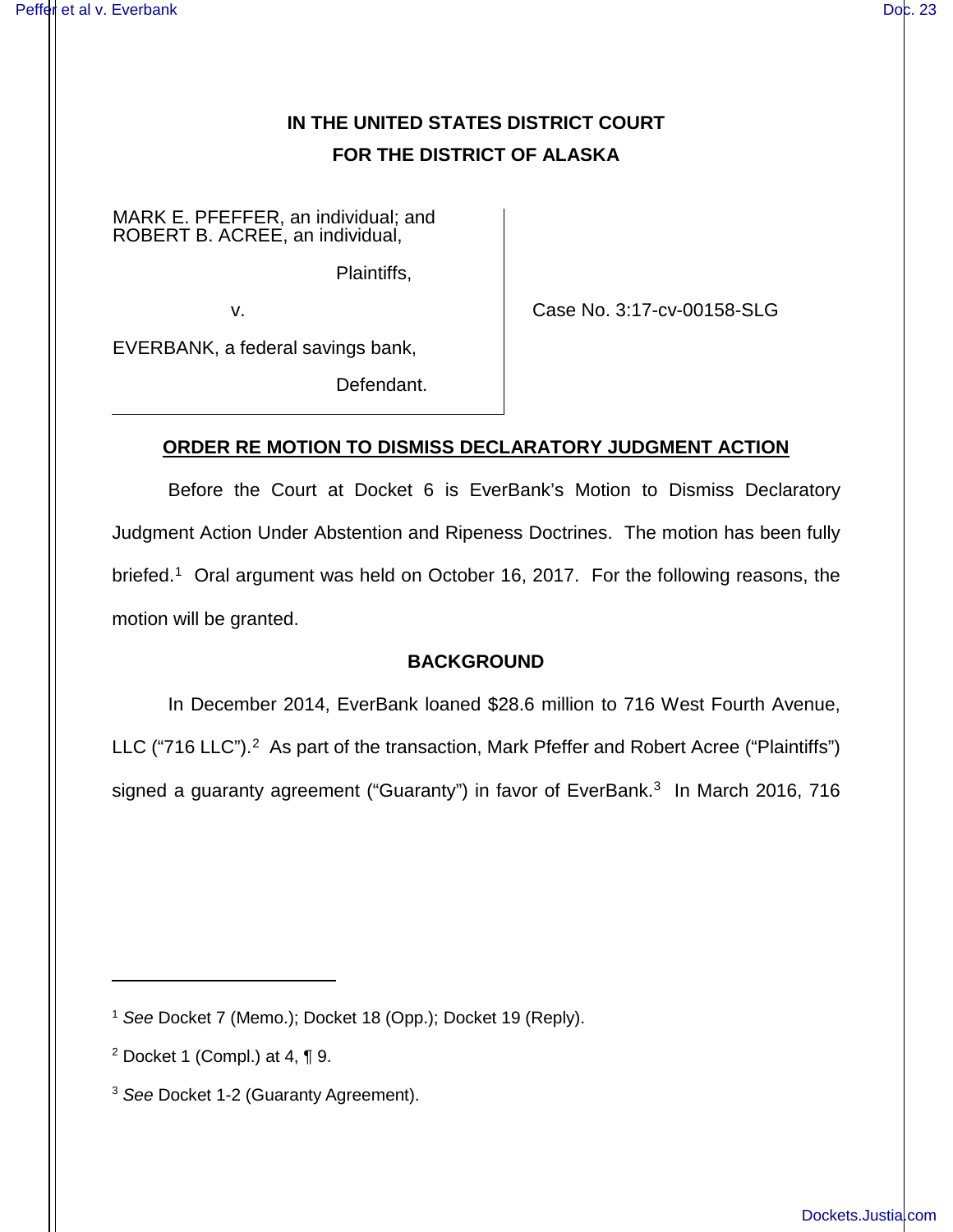LLC defaulted on the loan.<sup>[4](#page-1-0)</sup> 716 LLC, Plaintiffs, and EverBank then entered into a forbearance agreement.[5](#page-1-1)

Based on allegations that the terms of the forbearance agreement had not been met, EverBank filed a complaint in Alaska Superior Court against 716 LLC on April 28, 2017.<sup>[6](#page-1-2)</sup> On July 18, 2017, Plaintiffs initiated this case (the "Federal Declaratory Action") seeking declaratory relief regarding the extent of their potential liability under the Guaranty.<sup>[7](#page-1-3)</sup> Two days later, EverBank filed its Second Amended Complaint in state court, naming the Plaintiffs in this case as additional defendants in the state court action and asserting additional claims, including claims for fraud and piercing the corporate veil. $8$ 

On August 18, 2017, EverBank filed the motion now before the Court—its Motion to Dismiss Declaratory Judgment Action. EverBank asks this Court to decline to exercise jurisdiction in this case under the abstention doctrine or to dismiss this case based on the ripeness doctrine.<sup>[9](#page-1-5)</sup>

 $\overline{a}$ 

<span id="page-1-3"></span><sup>7</sup> Docket 1. In this Federal Declaratory Action, Plaintiffs seek declarations that the Guaranty (1) specifies only the maximum amount of potential liability and does not fix that potential liability at 25 percent of the loan balance; and (2) provides that the formula used to calculate the potential liability must be based on the re-acceleration date.

<span id="page-1-4"></span><sup>8</sup> Docket 6-3 (EverBank's State Court Second Am. Compl.) at 15–18.

<span id="page-1-5"></span><sup>9</sup> Docket 7 at 2.

Case No. 3:17-cv-00158-SLG, Pfeffer et al v. EverBank Order re Motion to Dismiss Page 2 of 9

<span id="page-1-0"></span> $4$  Docket 1 at 5, ¶ 11.

<span id="page-1-1"></span><sup>5</sup> See Docket 1-4 (Forbearance Agreement).

<span id="page-1-2"></span><sup>&</sup>lt;sup>6</sup> See Docket 6-1 (EverBank's State Court Compl.). The original state court complaint also named Cellco Partnership d/b/a Verizon Wireless as a defendant based on its lease agreement with 716 LLC of the building's rooftop. On May 15, 2017, EverBank filed an amended complaint in the state court action, removing Cellco Partnership as a defendant. See Docket 6-2 (EverBank's Amended State Court Compl.).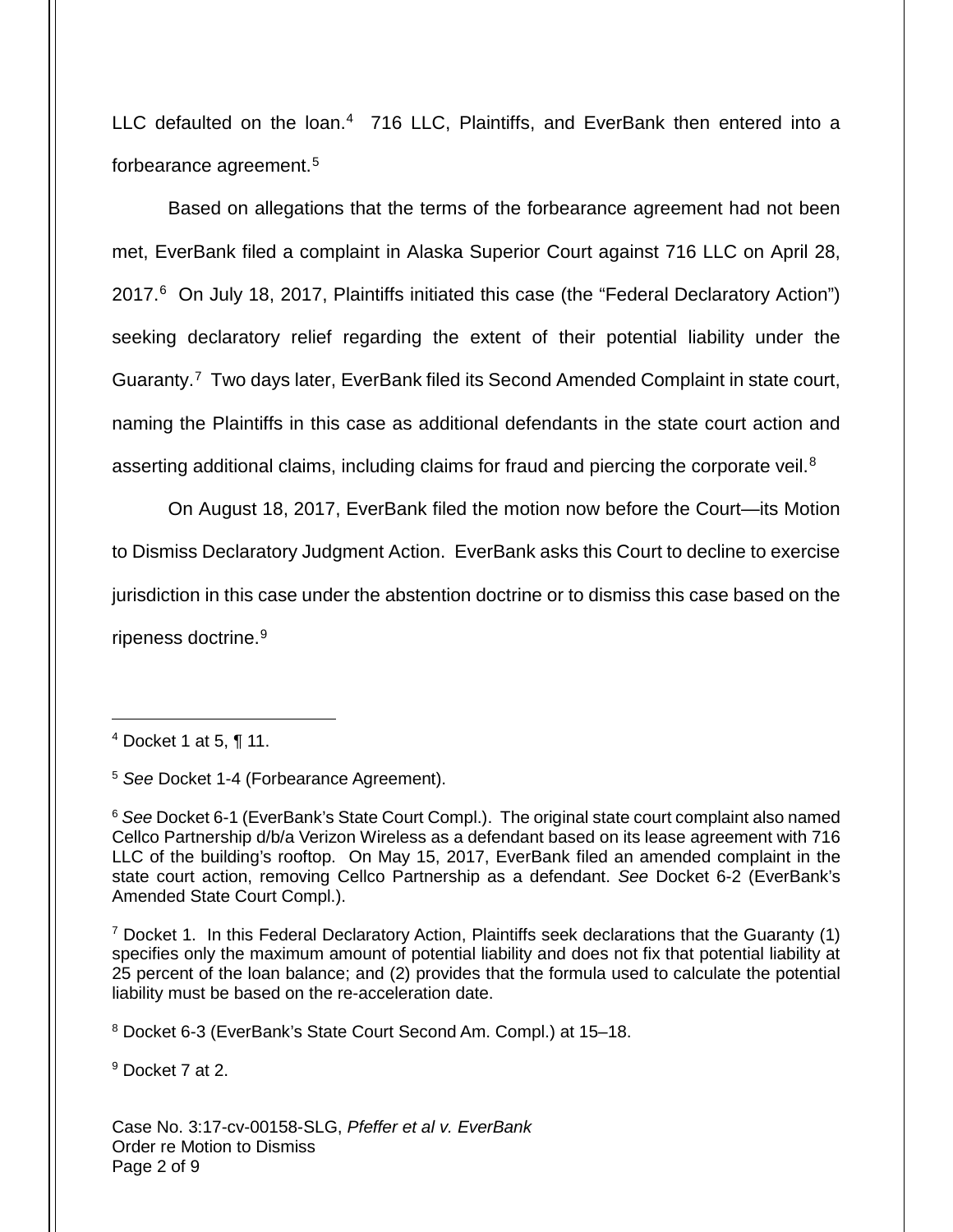#### **JURISDICTION**

Plaintiffs and EverBank are residents of different states and the amount in controversy exceeds \$75,000. Therefore, the Court has diversity jurisdiction pursuant to 28 U.S.C. § 1332. Under diversity jurisdiction, the Court applies federal procedural law and Alaska substantive law.<sup>[10](#page-2-0)</sup>

#### **DISCUSSION**

"When ruling on a motion to dismiss, [a court] may 'generally consider only allegations contained in the pleadings, exhibits attached to the complaint, and matters properly subject to judicial notice."<sup>[11](#page-2-1)</sup> The Court "accept[s] factual allegations in the complaint as true and construe[s] the pleadings in the light most favorable to the nonmoving party."<sup>[12](#page-2-2)</sup>

#### **1. Abstention Doctrine**

"[W]hen a party requests declaratory relief in federal court and a suit is pending in state court presenting the same state law issues, there exists a presumption that the entire suit should be heard in state court."<sup>[13](#page-2-3)</sup> In determining whether to abstain from issuing a declaratory judgment, a federal court considers the three factors articulated by the Supreme Court in Brillhart v. Excess Ins. Co.: [(1)] "avoiding needless determination

1

<span id="page-2-0"></span><sup>10</sup> See Erie R. Co. v. Tompkins, 304 U.S. 64, 78 (1938).

<span id="page-2-1"></span><sup>&</sup>lt;sup>11</sup> Outdoor Media Grp., Inc. v. City of Beaumont, 506 F.3d 895, 899-900 (9th Cir. 2007) (quoting Swartz v. KPMG LLP, 476 F.3d 756, 763 (9th Cir. 2007)). The Court takes judicial notice of the state court pleadings appended to EverBank's motion. See Federal Rule of Evidence 201.

<span id="page-2-2"></span> $12$  Manzarek v. St. Paul Fire & Marine Ins. Co., 518 F.3d 1025, 1031 (9th Cir. 2008).

<span id="page-2-3"></span><sup>13</sup> Chamberlin v. Allstate Ins. Co., 931 F.2d 1361, 1366-67 (9th Cir. 1991) (citing Brillhart v. Excess Ins. Co., 316 U.S. 491, 495 (1942)).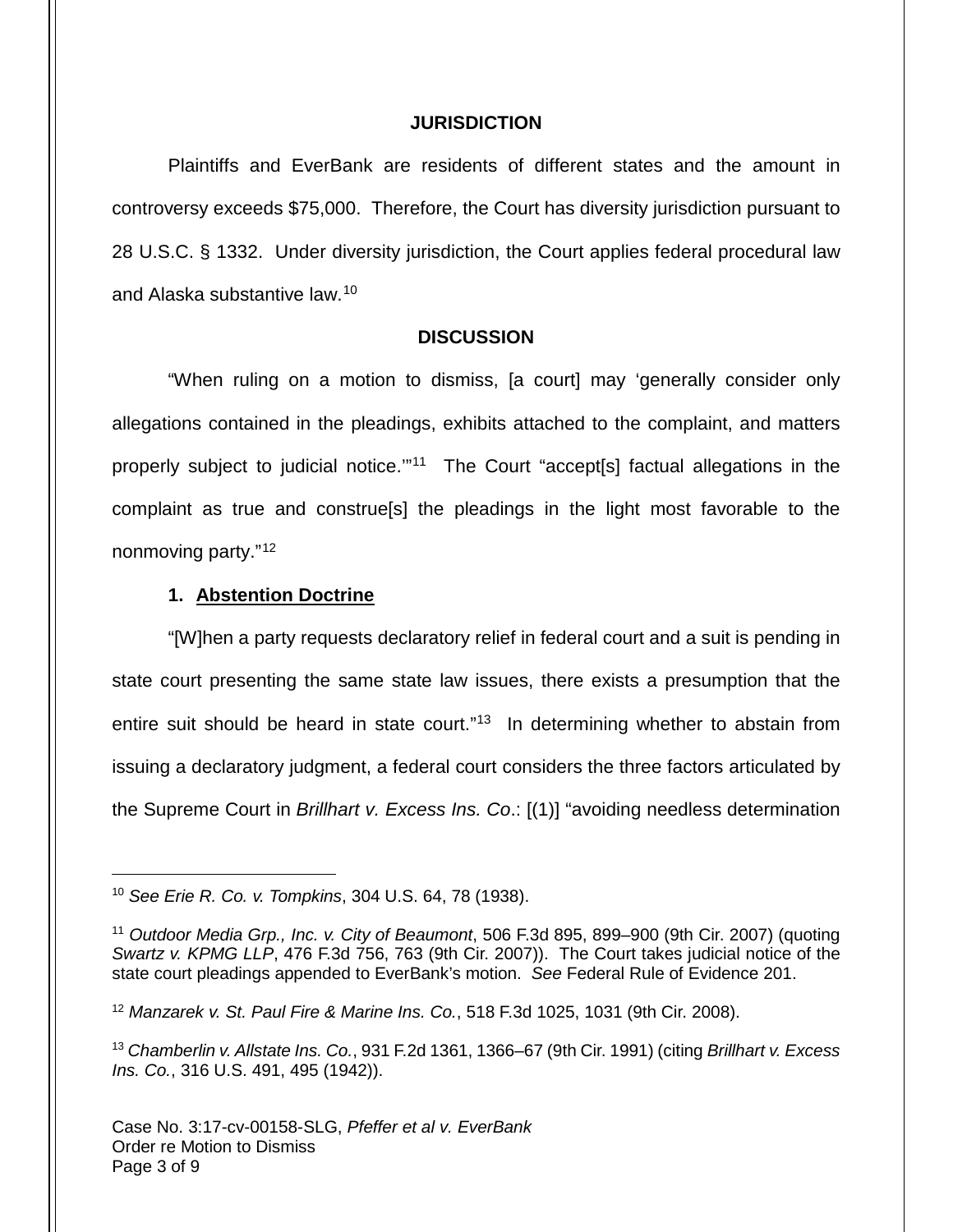of state law issues; [(2)] discouraging forum shopping; and [(3)] avoiding duplicative litigation."<sup>[14](#page-3-0)</sup> In Allstate v. Herron, the Ninth Circuit identified additional factors for a district court to consider, including whether retaining jurisdiction would: "resolve all aspects of the controversy in a single proceeding; . . . serve a useful purpose in clarifying the legal relations at issue; . . . permit one party to obtain an unjust res judicata advantage; . . . risk entangling federal and state court systems; or . . . jeopardize the convenience of the parties."[15](#page-3-1) The Court now turns to consideration of these factors.

#### a. Determination of State Law Issues

The Guaranty at issue provides that it "will be governed by federal law applicable to Lender and, to the extent not preempted by federal law, the laws of the State of Alaska without regard to its conflicts-of-laws provisions."<sup>[16](#page-3-2)</sup> The interpretation of the two Guaranty terms at issue in this case appear to present solely issues of contract interpretation under Alaska law. Plaintiffs have not identified any issue regarding federal law; they acknowledge "[i]t is unclear whether federal law may be implicated by the contractual clauses in question."[17](#page-3-3) Accordingly, retaining jurisdiction would require this Court to decide basic issues of state contract law. This factor weighs in favor of abstaining.

<span id="page-3-0"></span><sup>&</sup>lt;sup>14</sup> R.R. Street & Co. Inc. v. Transport Ins. Co., 656 F.3d 966, 975 (9th Cir. 2011) (quoting Gov't Employees Ins. Co. v. Dizol, 133 F.3d 1220, 1225 (9th Cir. 1998)) (internal citations omitted).

<span id="page-3-1"></span><sup>15</sup> 634 F.3d 1101, 1107 (9th Cir. 2011).

<span id="page-3-2"></span><sup>16</sup> Docket 1-2 at 6.

<span id="page-3-3"></span><sup>17</sup> Docket 18 at 15.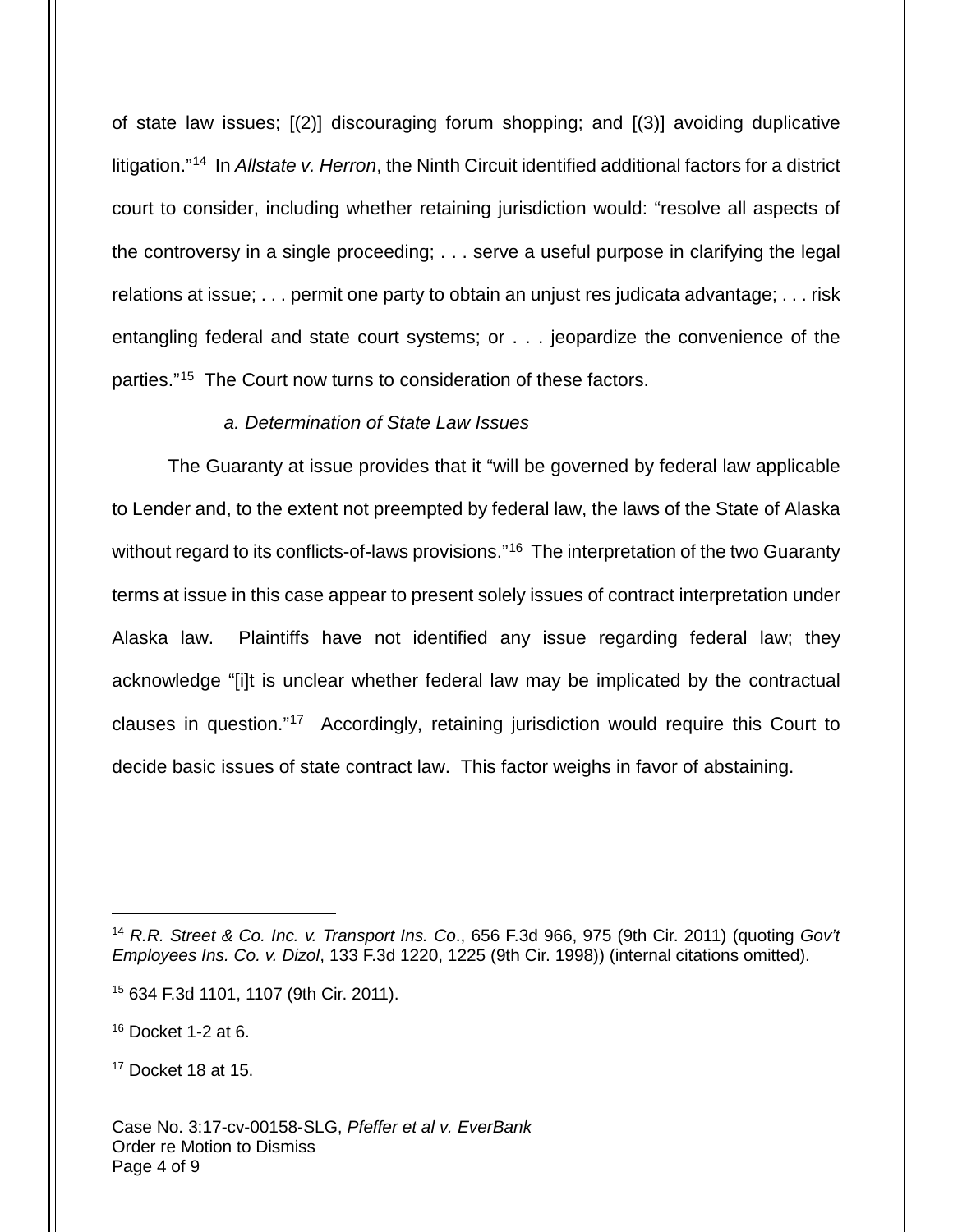### b. Forum Shopping

EverBank filed its action in state court in April 2017, three months before Plaintiffs filed this Federal Declaratory Action.<sup>[18](#page-4-0)</sup> But Plaintiffs note that this federal case "was the first action filed involving Plaintiffs or the Guaranty."<sup>[19](#page-4-1)</sup> "Timing is only one consideration when deciding whether to entertain a declaratory judgment action, and the Wilton/Brillhart factors sometimes compel a court to decline to entertain an earlier-filed action in favor of a later-filed action."[20](#page-4-2)

Plaintiffs filed this federal action two days before EverBank filed its Second Amended Complaint in state court that added Plaintiffs as parties to that lawsuit and added allegations similar to those made in this Federal Declaratory Action. However, as guarantors of 716 LLC's note, Plaintiffs were likely unsurprised when they were named as defendants in the state case. Plaintiffs had been in negotiations with EverBank for many months prior to initiating this action. 716 LLC's counsel also represents Plaintiffs in this case. Plaintiff Robert Acree is the majority owner of 716 LLC; Plaintiff Mark Pfeffer is the LLC's acting manager.<sup>[21](#page-4-3)</sup> Plaintiffs' initiation of this action is not inconsistent with forum shopping. This factor weighs in favor of abstaining from issuing a declaratory judgment.

<span id="page-4-0"></span> $18$  Docket 7 at 9.

<span id="page-4-1"></span> $19$  Docket 18 at 16.

<span id="page-4-2"></span> $20$  R.R. Street, 656 F.3d at 976.

<span id="page-4-3"></span> $21$  Docket 1-1 at 6. See also Docket 19-1 (Email from EverBank's counsel to Plaintiffs' counsel) at 1 (stating EverBank was planning to "amend[] the [state court] complaint to add new defendants," sent four days before Plaintiffs filed this Federal Declaratory Action).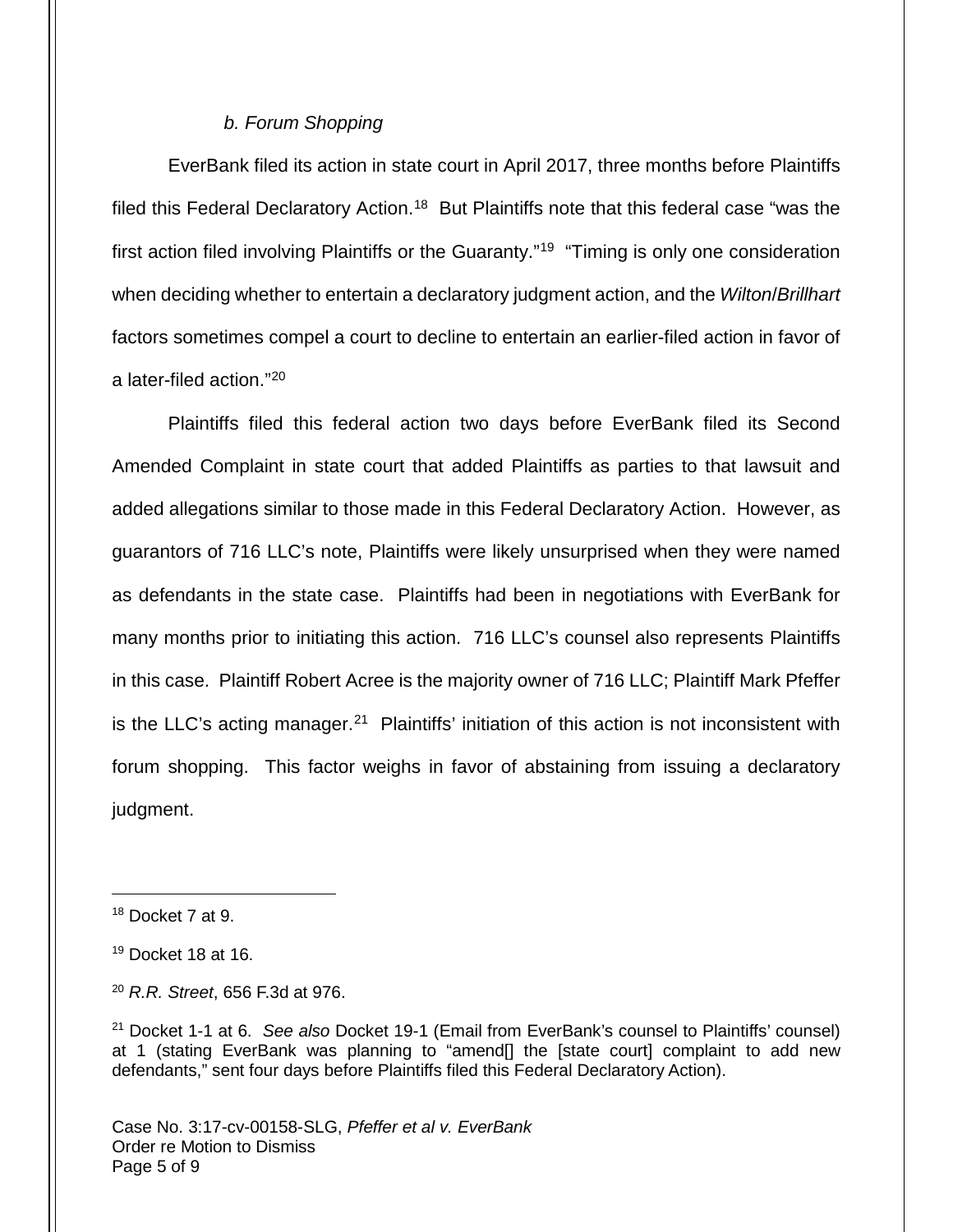### c. Duplicative Litigation

EverBank asserts that the state court and federal court actions both involve the same parties and same issues and that the state court action "is a more comprehensive proceeding."<sup>[22](#page-5-0)</sup> Plaintiffs respond that they are seeking a "quick and clear declaration" of two specific issues that should not be delayed while the state court action addresses "myriad other issues."<sup>[23](#page-5-1)</sup>

"Generally, as between state and federal courts, the rule is that the pendency of an action in the state court is no bar to proceedings concerning the same matter in the Federal court having jurisdiction."<sup>[24](#page-5-2)</sup> However, "a district court may decline to entertain a federal declaratory judgment action when state court proceedings 'present opportunity for ventilation of the same state law issues.'"[25](#page-5-3)

Plaintiffs cite Allstate Ins. Co. v. Herron as support for not abstaining.<sup>[26](#page-5-4)</sup> In Herron, Allstate brought a federal court action seeking a declaratory judgment that it had not breached its insurance contract with Herron, the insured, with respect to a claim by an injured party against Herron. Herron then confessed judgment to the injured party and assigned its rights against Allstate to the injured party. The injured party brought a tort claim in state court against Allstate in an attempt to collect under Herron's assigned rights.

- <span id="page-5-3"></span><sup>25</sup> R.R. Street, 656 F.3d at 975 (quoting *Wilton v. Seven Falls Co.*, 515 U.S. 277, 290 (1995)).
- <span id="page-5-4"></span> $26$  Docket 18 at 14 (citing Allstate Ins. Co. v. Herron, 634 F.3d 1101, 1108 (9th Cir. 2011)).

<span id="page-5-0"></span> $22$  Docket 7 at 11.

<span id="page-5-1"></span> $23$  Docket 18 at 12.

<span id="page-5-2"></span><sup>&</sup>lt;sup>24</sup> Colorado River Water Conservation Dist. v. U.S., 424 U.S. 800, 817 (1976) (citations omitted).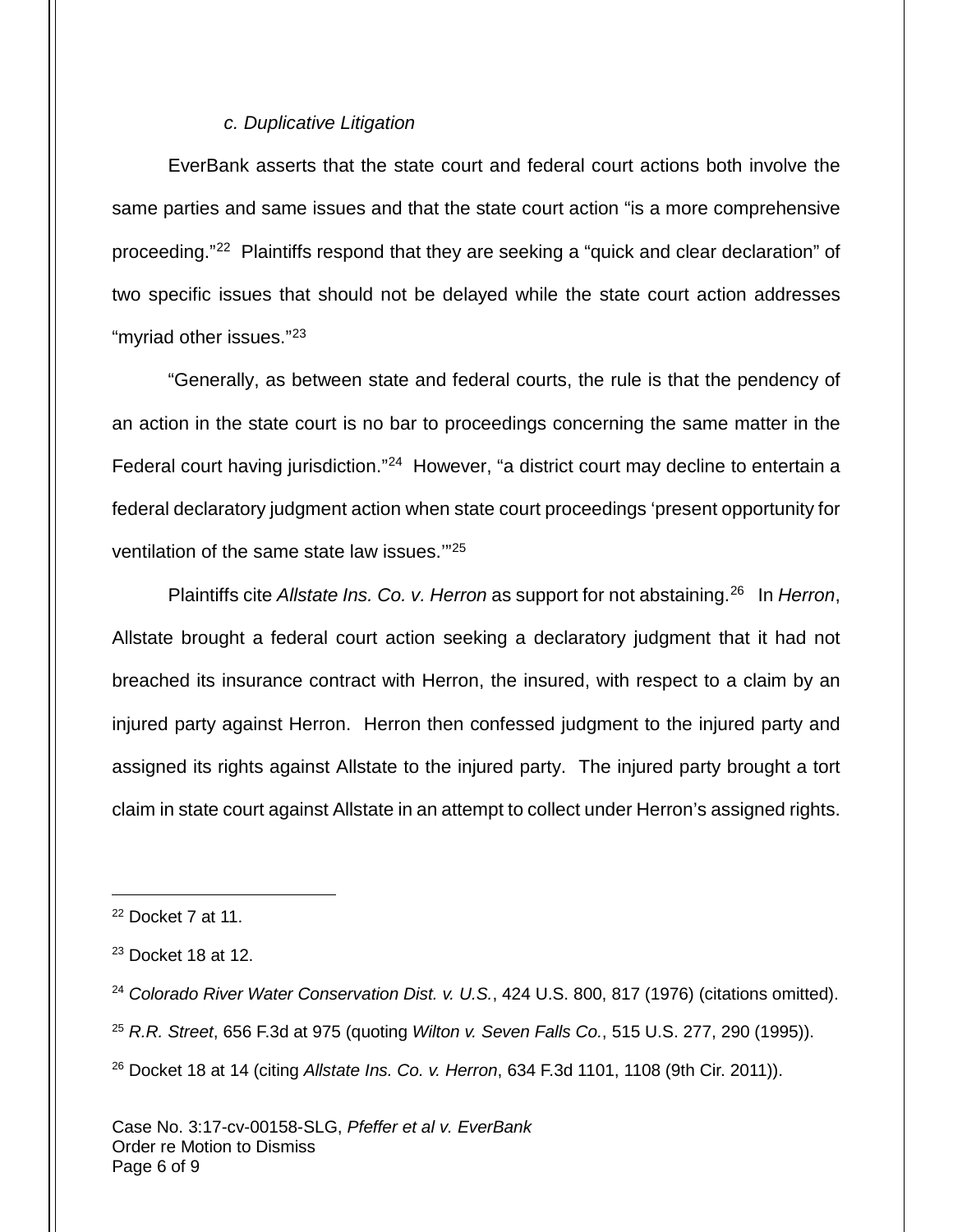Herron asked the federal court to decline jurisdiction, but the district court denied the motion and retained jurisdiction. The Ninth Circuit affirmed. It held that the district court's sole task was to resolve the "straightforward contract dispute between Allstate and Herron."<sup>[27](#page-6-0)</sup> There was little risk of entanglement with the state court case because "[t]he issues in [the federal] suit and the tort suit overlap solely because [the third-party] rights against Allstate are entirely derivative of Herron's rights under his insurance agreement."<sup>[28](#page-6-1)</sup> Since the "district court decided no issues of Alaska law outside of that defining Herron and Allstate's contractual relationship," the Ninth Circuit held that the district court did not abuse its discretion in retaining jurisdiction.<sup>[29](#page-6-2)</sup>

In this case, "Plaintiffs seek a declaration that the particular provision of the guaranty at issue sets a maximum amount of potential liability, but does not fix such liability."<sup>[30](#page-6-3)</sup> "Plaintiffs [also] seek a declaration that the formula [in the Guaranty] must be calculated as of the date that the loan is re-accelerated."<sup>[31](#page-6-4)</sup> EverBank's Second Amended Complaint in state court seeks a declaratory judgment "that the Guaranty Agreement obligates [Plaintiffs] to pay for any judgment entered against 716 [LLC] in [the state court] lawsuit."<sup>[32](#page-6-5)</sup> Each case seeks a judicial interpretation of the legal import of the Guaranty. This case is unlike *Herron* in that the two issues before this Court are substantially the

<span id="page-6-1"></span> $28$  *Id.* 

1

<span id="page-6-2"></span> $29$  *Id.* 

<span id="page-6-0"></span><sup>27</sup> Herron, 634 F.3d at 1108.

<span id="page-6-3"></span> $30$  Docket 1 at 2

<span id="page-6-4"></span> $31$  Docket 1 at 2.

<span id="page-6-5"></span><sup>32</sup> Docket 6-3 at 17; see also Docket 1-2 (Guaranty Agreement) at 2, § 1(c).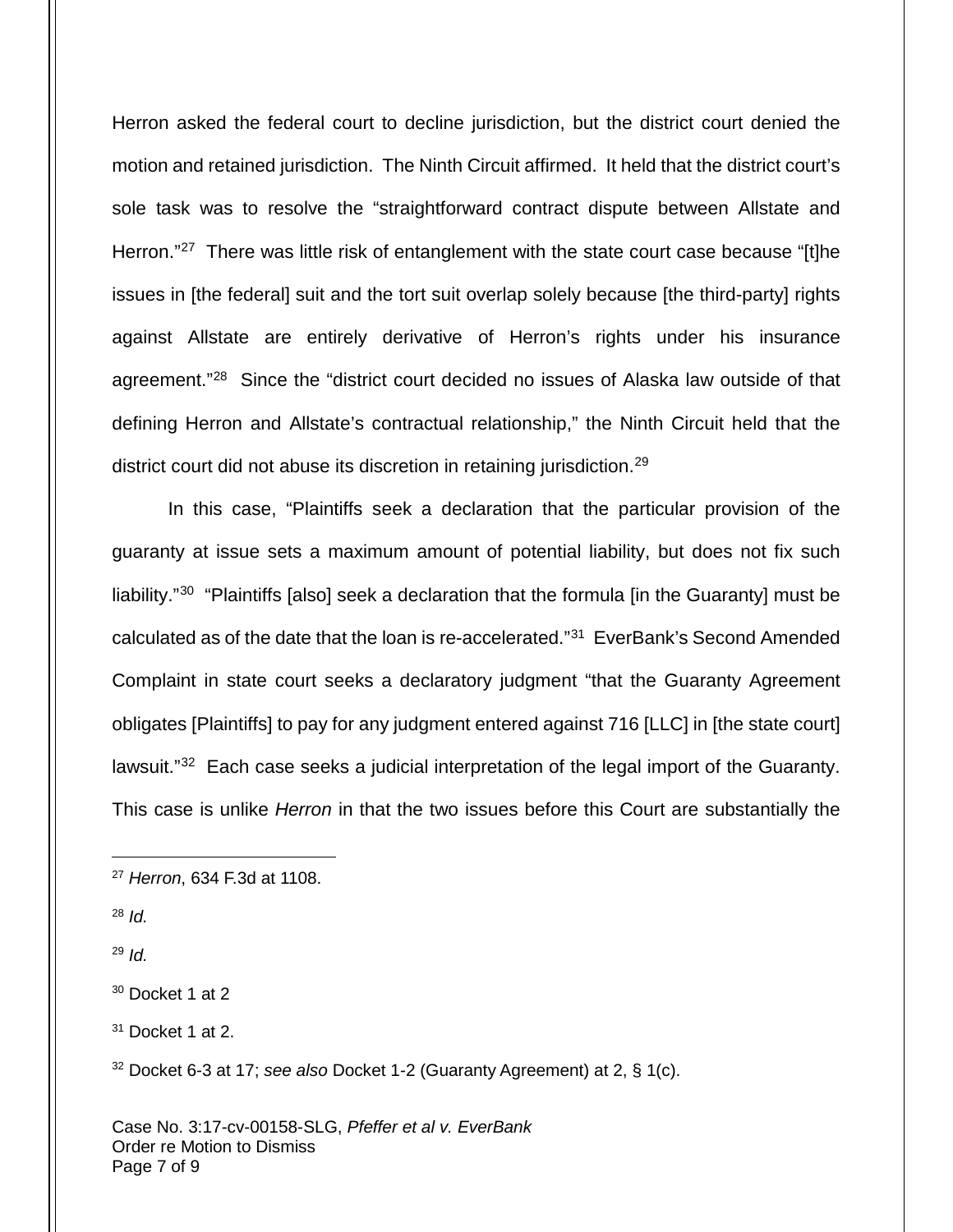same as the guaranty claim that is now among those pending before the state court. But the state case contains many other causes of action and additional parties. If this Court retained jurisdiction, the two discrete contract interpretation claims in this case would be separated from the remainder of the parties' dispute. Proceeding with this case would clearly amount to "piecemeal litigation" that could be readily avoided by abstaining.<sup>[33](#page-7-0)</sup> Accordingly, this third Brillhart factor weighs in favor of dismissal.

## d. Additional factors

None of the additional factors identified by the Ninth Circuit in *Herron* weigh in favor of this Court retaining jurisdiction.<sup>[34](#page-7-1)</sup> First, a decision by this Court would not "resolve all aspects of the controversy in a single proceeding;" nor would it "serve a useful purpose in clarifying the legal relations at issue." Although a decision in this case could resolve the legal status of the Plaintiffs as guarantors, it would not fully resolve Plaintiffs' legal status with respect to EverBank, given the other legal theories that EverBank has pleaded against Plaintiffs in the state court action. Whether retaining jurisdiction would "permit one party to obtain an unjust res judicata advantage" relates to forum shopping and, as discussed above, weighs in favor of abstaining in this case. [35](#page-7-2) Retaining jurisdiction would also cause a high "risk [of] entangling federal and state court systems" due to the overlapping nature of the pending state court action. Finally, although both trial courts are located in Anchorage, Alaska, exercise of jurisdiction by this Court would have some

1

<span id="page-7-0"></span><sup>&</sup>lt;sup>33</sup> Colorado River, 424 U.S. at 818.

<span id="page-7-1"></span><sup>&</sup>lt;sup>34</sup> See Herron, 634 F.3d at 1107 (listing additional factors to consider).

<span id="page-7-2"></span> $35$  See supra notes 13–15 and accompanying text.